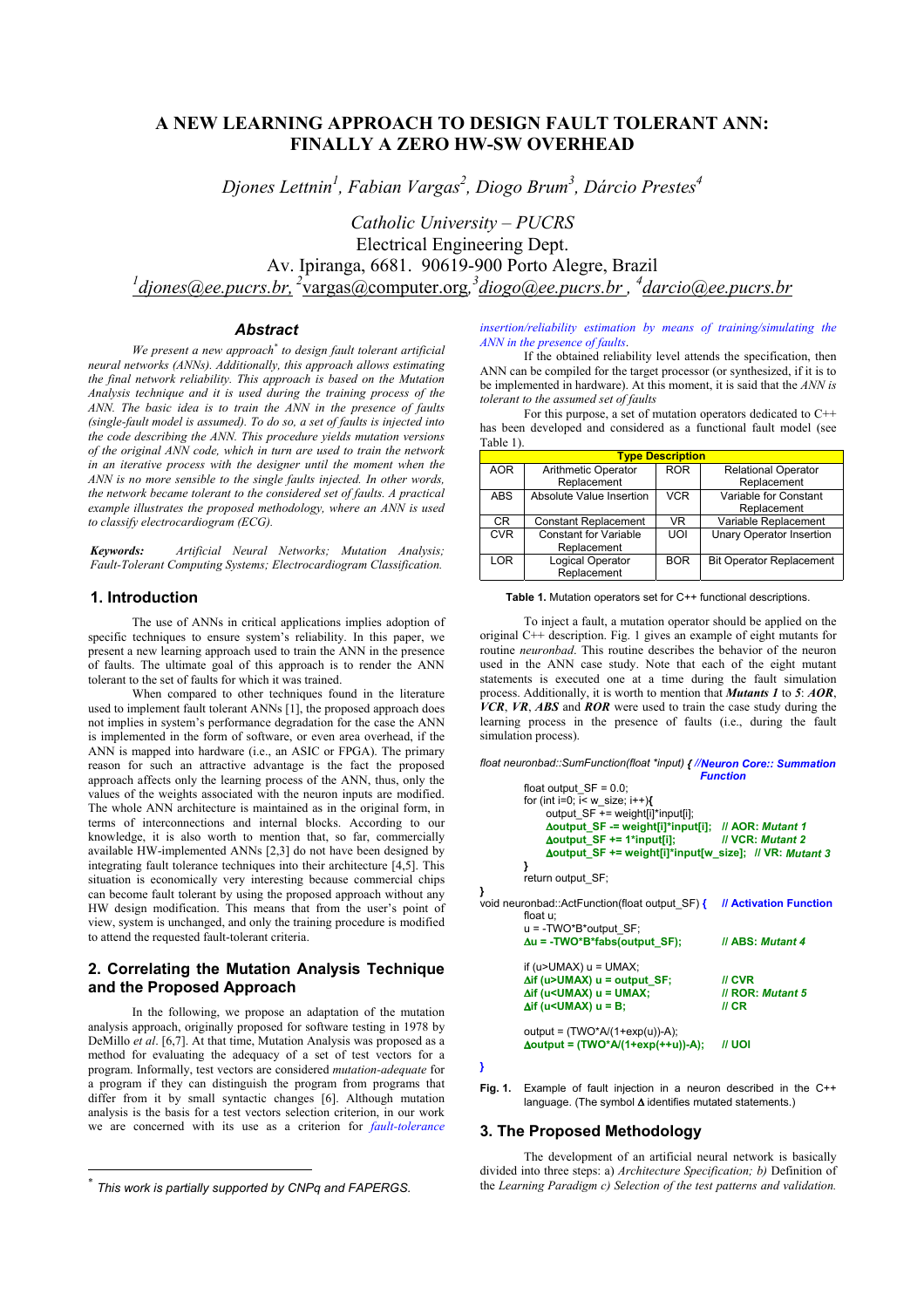The proposed approach is applied to the second and third steps of the ANN design flow. More precisely, it is applied to the *supervised learning process*, as seen in Fig. 2. With this goal in mind, we have proposed the following methodology:



\*: Before moving to train the subsequent mutant, ensure that the current mutant has been trained for all the network neurons.

**Fig. 2.** Proposed Methodology: *Fault-Tolerant ANN Design Flow*.

- a) Initially, we execute the original program in order to train the network with respect to a given *Input Vectors Set*. In this step, identically to any other conventional procedure, a given number of epochs is used to train the ANN. At the end of this process, save the final weights of all neurons of the network to be used in the next step of the methodology.
- b) Next, we inject faults into the original code by generating mutated versions of it. These mutated versions are based on the *Mutation Rules Set*, and are one by one, trained with respect to the same set of *Input Vectors Set*. In this procedure, all neurons of the network are trained, one by one as follows (consider initially the neuron input weights determined in step **(a)**):
	- **(i)** Inject mutant 1 into neuron 1 and start the training procedure for the whole network. When the network is trained, take off mutant 1 from neuron 1, move it to neuron 2 and inject the same mutant 1 into it. Execute the network training procedure with this fault injected into neuron 2. Follow this procedure until all the network neurons have been trained for mutant 1.
	- **(ii)** Choose another mutant (say mutant 2) from the *Mutation Rules Set* and repeat step **(i)**. Stay in this training loop for the network until all the mutants

from the *Mutation Rules Set* have been applied to all the neurons of the network.

c) Just after leaving step **(b)**, there is a checkpoint used to verify the obtained reliability level for the network, with respect to the *Mutation Rules Set* considered. The reliability verification process is performed as follows: take the final set of neuron input weights determined for the network after training all the neurons for all the mutants and apply these weights into the original code. Then, take the same subset of mutants used to train the network in step **(b)**, and add new mutants to this subset from the *Mutation Rules Set*. Based on this larger set of mutants, generate mutated versions of the original code, simulate one by one, check the outputs, and based on an expected behavior, decide if the obtained reliability level was attained or not for the network. If yes, then the process is finished and the network is compiled for the target processor (or synthesized, if it is to be implemented in hardware). Otherwise, it is necessary to move backwards and train again the network with respect to all the mutants, as described in step **(b)** items **(i)** and **(ii)**. Note that in this case, the initial neuron input weights are not the initial values obtained from step **(a)**, but those obtained from the end of step **(b)**, item **(ii)**. This new training process is based on two additional actions:

- Add complementary mutation rules to the "*Mutation Rules Set*" in order to increase the types of faults that will be injected into the ANN;

- Add complementary vectors to the "*Input Vectors Set*" in order to increase the size of epochs used to train the ANN.

This design loop between steps **(c)** and **(b)** is repeated until a given runtime or an iterations number is not exceeded.

#### **4. Experimental Results**

This section presents a computation example that we have developed to illustrate the proposed approach. With this purpose, we implemented and trained an ANN to recognize electrocardiogram (ECG). By doing so, the primary goal of this section is to verify the ANN effectiveness to recognize two of the most important cardiac dysfunctions that can be detected by means of an EGC record: *Ventricular Flutter* (**VF**), and *Premature Ventricular Contraction* (**PVC**), even if the ANN is suffering from single faults.

ECG is a bio-signal, which is due to the electrical activity of the human heart that is transmitted to the body surface. It can be recorded using various systems. The simplest one is the orthogonal 3 lead system that records three subcomponent signals which are called lead  $X$ , Y, and Z, respectively [8]. Each ECG lead is composed of a number of cardiac cycles. The electrocardiography patterns that constitute a cardiac cycle and must be recognized are the **QRS** complex, the inter-wave segments **P** and **T**, and the cardiac intervals [8].

One of the ANN architectures we implemented in this work is a *Multi-Layer Perceptron* (MLP), with one hidden layer (fifteen neurons) and one output layer (one neuron). The algorithm used to train the ANN was the *Back-Propagation* with the *Hyperbolic Tangent Activation Function*. After specifying and training the ANN, but before applying the proposed technique, the ANN provided us with a recognition success of 92% at the output (left-hand column, fig. 3). For the fault tolerant (FT) version of this network, i.e., after training it according the proposed approach, it was obtained the score of 91% (right-hand column, fig. 3). Both recognition scores shown in fig. 3 were obtained for a fault-free operation, i.e., the network was not operating in the presence of faults when these scores were obtained. Therefore, the most important conclusion we can take from the data depicted in fig. 3 is that the proposed approach does result in a negligible degradation of the network recognition capability when compared to the conventional technique used for training the network.

In order to obtain the score of 92%, we have trained the ANN for 800 epochs, where one epoch is equal to 1218 input vectors, as seen in fig. 2 .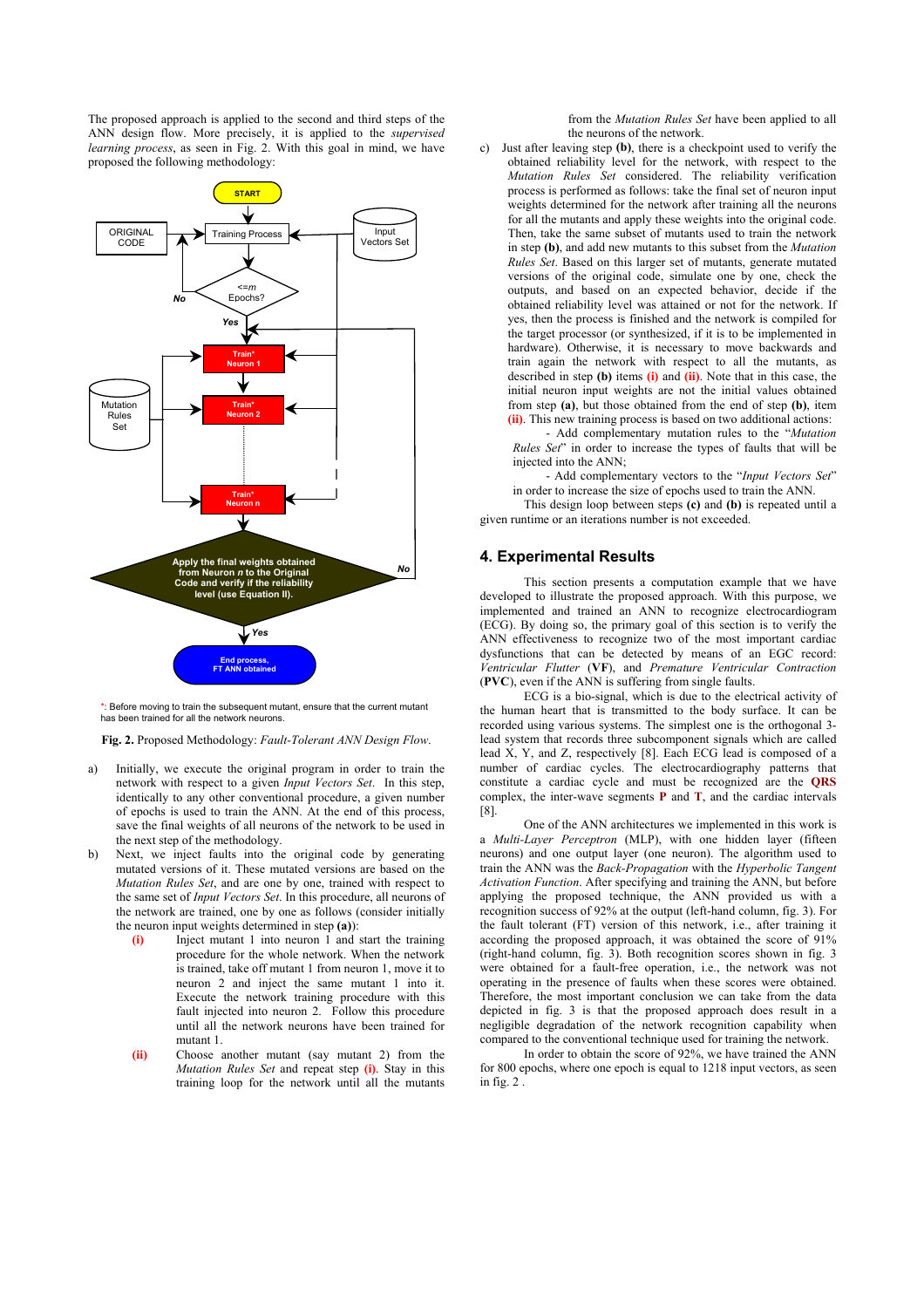

**Fig. 3.**Recognition success for the 16-neuron network *before* (92%) and *after* (91%) using the proposed approach. Results for a fault-free operation.

It was used 5 mutants from the *Partial Mutation Rules Set*: **AOR**, **VCR**, **VR**, **ABS**, **ROR**, (fig. 1, Mutants *1* to *5*, respectively) to train the ANN in the presence of single faults. During this procedure, the mutants were injected into each of the 16 neurons of the ANN, one mutant at a time. For each mutant injected, we executed one epoch, i.e., 1218 input vectors were applied to the network during the training process. Then, the computational complexity associated with the whole training process in terms of the total number of *input vectors* applied to the network can be computed as follows: *5 mutants per mutant* **x** *16 neurons* **x** *1218 vectors per mutant/neuron* = 97.440.

The Figure 4 illustrates results for two mutants injected into the ANN code, and the obtained reliability (in terms of recognition scores) for two different situations: *before* and *after* it was trained according to the proposed approach. In figs. 4(A1) and 4(B1), there are two results (columns) for each of the sixteen neurons: the *left-hand* *column* indicates the network recognition success for a fault injected in the respective neuron *before* training the ANN with the proposed approach. The *right-hand column* indicates the same situation, but *after* training the ANN with the proposed approach. Note that in all the 16 cases of these figures (except for neuron 4 in fig. 4(B1)) the ANN presents better recognition scores when it was trained with the proposed approach.

The two mutants used in fig. 4 are: **ABS** and "**Output Null**" were used as *closed test* and *open test* respectively to verify the reliability. The "**Output Null**" mutant represents the *disconnection of the neuron from the network*.

Figs. 4(A2) and 4(B2) summarize the *network average recognition success* for each one of the four faults injected into the network. For instance, for the ABS mutant, the score of 66% represents the averaged value of the 16 scores obtained when the ABS mutant was injected into the 16 network neurons of the original version (**Not FT**). This result was obtained *before* training the network with the proposed approach. For the **FT** version of this network, i.e., *after* training it with the proposed approach, similar reasoning can be taken for the score of 83% as indicated by the right-hand column in fig. 4(A2).

Additionally, the reader should also note that the left-hand column in fig. 4(B1) indicates the respective neuron contribution importance for the ANN operation. In other words, when it is disconnected from the network as the consequence of the fault "**Output Null**", it cannot contribute for the recognition process. Following this thought, neurons 3, 5, 8, 10 and 11 are the most important for the ANN operation.



**(B1) (B2)**

**Fig. 4.** Recognition success for the network *before* and *after* using the proposed approach. Results for single fault injection in the 16-neuron network, one at a time. **(A)**: *closed test*; **(B)**: *open test*.

# **5. Final Considerations & Future Work**

We presented a new approach to design fault tolerant artificial neural networks (ANNs). Additionally, this approach allows estimating the final network reliability. This approach is based on the Mutation Analysis technique, and it is used during the training process of the ANN.

The basic idea is to train the ANN in the presence of faults. In this case, the single fault model is assumed. To do so, a set of faults (one at a time) is injected into the code describing the ANN. This procedure yields mutation versions of the original ANN code, which in turn are used to train the network in an iterative process with the designer until the moment when the ANN is no more sensible to the single faults injected. In other words, the network became tolerant to the considered set of faults.

A practical example where an ANN is used to recognize electrocardiogram (ECG) was presented to illustrate the proposed